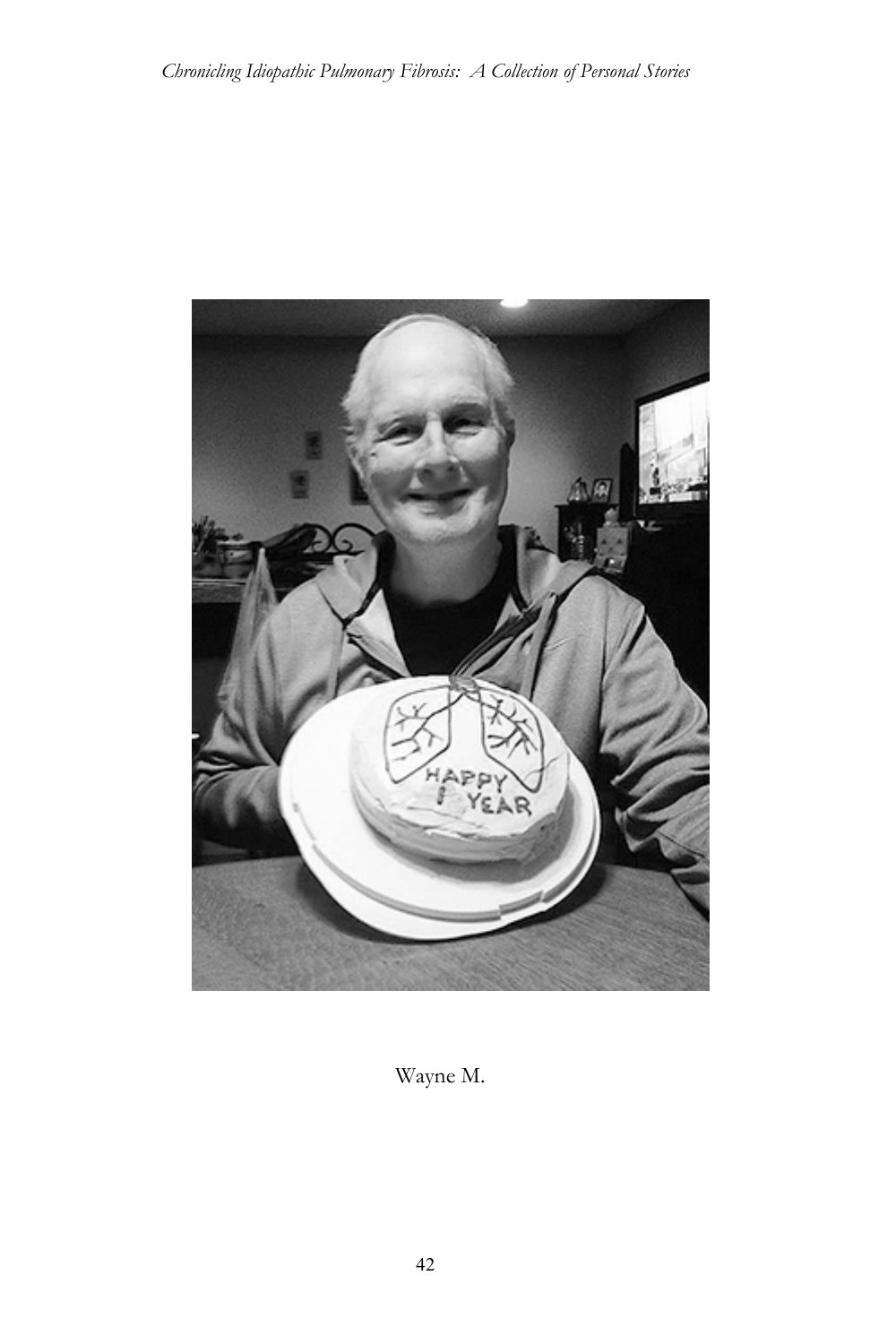## *Chapter 11*

# **My Experience With Idiopathic Pulmonary Fibrosis and Lung Transplantation**

by Wayne M.

This is dedicated to my wife, Judy, and to our family. Thank you for your support and help without which this would not have been possible. I love you. I apologize for all the worry I've put you through, but you must admit it's been exciting.

Many thanks to the University of Michigan Health System for asking me to share my story. I hope it's of benefit to newly diagnosed IPF patients.

In May, 2002 my wife Judy and I, on our way back to Michigan after spending the winter months in southwest Florida, stopped to visit with my mother and sister at their Florida home. While there I noticed my sister Betty's labored breathing. I questioned her about it and told her she should see a doctor. A couple of months later she told us that she had idiopathic pulmonary fibrosis (IPF) and that was the reason for her breathing difficulty. That was the first time I can recall ever hearing of IPF.

My wife and I had been dealing with helping her sisters with the care of their parents who had both been diagnosed with Non-Hodgkin's Lymphoma. Her father passed away in October 2001 and her mother passed in November 2002.

We went back to Michigan in December 2002 with plans of coming back to Fort Myers after the holidays. While back in Michigan I experienced some eye problems and the doctors told me not to travel until the problems were resolved or risk losing my sight.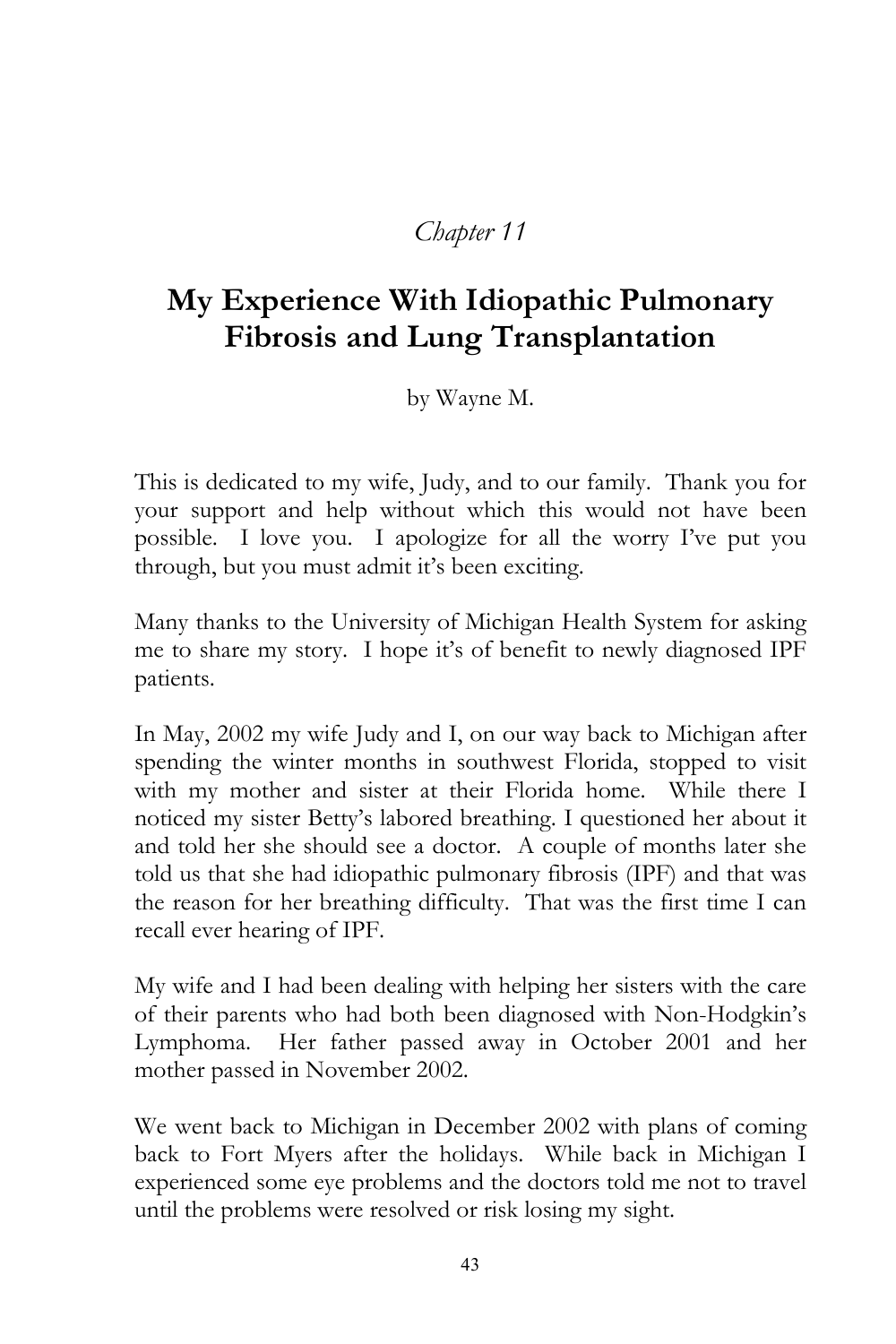That year my sister Betty went to an outdoor New Year's Eve celebration. A couple of days later she wasn't feeling well and quickly developed pneumonia. She was admitted to her community hospital in Florida. When she failed to respond to treatment, the doctors decided to induce a coma and treat her with steroids in the hope that her lungs would respond to the rest and the drugs. She was in the coma for about a month and couldn't respond when they tried to bring her out of it. She passed away just a few days short of her  $70<sup>th</sup>$ birthday.

That was my introduction to idiopathic pulmonary fibrosis. After my sister's death, I did more research on IPF—something I now wish I had done earlier. I found it to be an incurable lung disease with a life expectancy of two to seven years after diagnosis. Further reading revealed that IPF was not hereditary. I was 62 years old when my sister passed away.

In 2004 I was diagnosed with and treated for prostate cancer. I chose a treatment that combined radioactive seed implants and brachytherapy. It's now 10 years post treatment, and I am clear of the disease.

Around 2008 I began experiencing a dry cough. I noticed it was more severe during the spring in Florida when the palm trees were pollinating and in the fall when the goldenrod blooms in Michigan. I attributed the cough to eye-drop medication I was taking for glaucoma along with an onset of allergies in my senior years. Ahh, denial! It will take you a long way. IPF, after all, is not hereditary.

About this same time I was experiencing shortness of breath upon mild exertion. I thought, boy, I was getting out of shape. I was experienced at denial now.

Not being a complete fool, I mentioned the cough and breathlessness to my internist when I took my annual physical in late 2010. He listened to my lungs and said they sounded fine, but to be sure he took chest x-rays. The x-rays were good, but did show a little something in the lower section of one lung. Nothing to be concerned about, just something that needed watching. He, too,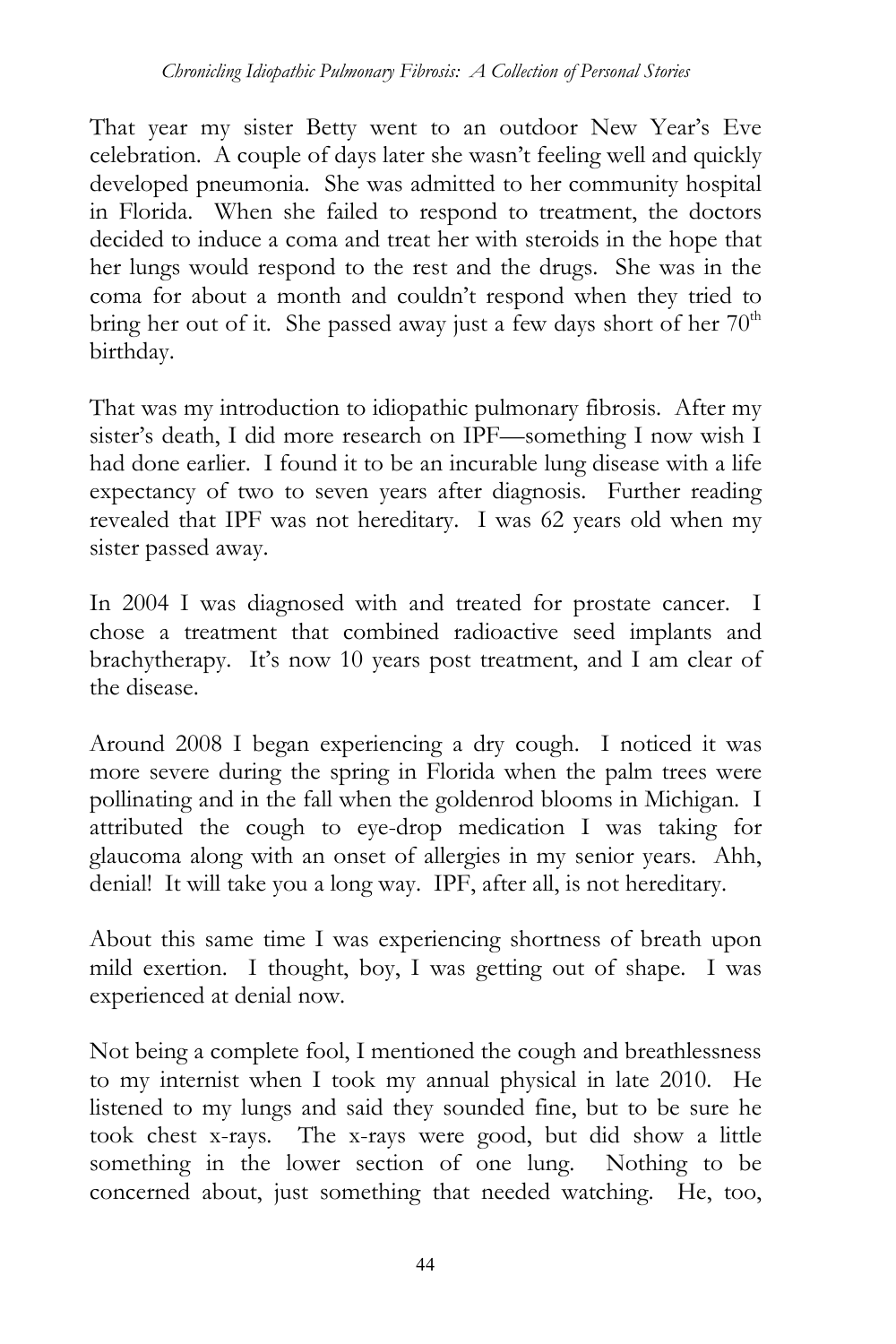thought I might be out of shape. I was now 70 years old. I went on with my life as normal.

In the fall of 2011 we decided to expand our four-month winter stay to six months and left for Florida in late October. One afternoon after walking our little Bichon named Otis, I was talking to a neighbor in his yard. It began to rain, so Otis and I started off on a light jog for our house, thirty-five yards away. When I got to the back door, I was exhausted, bending over with my hands on my knees, trying to catch my breath. My thoughts were that this was more than being out of shape.

We went back to Michigan for the holidays, and I scheduled my annual physical. During my physical, I told the doctor something was wrong. He listened to my lungs, and like a year earlier said he couldn't hear anything abnormal, but said they would take x-rays again and compare them with those taken a year earlier. He said they would call me with the results. A few days before Christmas, the nurse called with the results of my physical. Everything looked normal, and I breathed a big sigh of relief. I was just out of shape after all. The next day the phone rang and I answered. It was my doctor. The nurse hadn't had the x-ray results when she called. The x-rays showed a distinct change from those taken a year earlier. The doctor wanted me to have a CT scan. I called for an appointment and asked for a time to coincide with my wife's physical in the same building. After taking my wife to her physical appointment, I slipped down to the next floor and had my CT scan so that I could be back to her doctor's office before she was finished. I said nothing to my wife about the x-ray results or the CT scan. A couple of days later, my doctor called with the results of the CT scan. It looked like pulmonary fibrosis. I decided I would tell no one. I wasn't going to spoil everyone's Christmas.

After returning to Florida, I called my doctor in Michigan and asked him to send the CT scan on a disk. After receiving it, I scheduled an appointment with a local pulmonologist. I scheduled the appointment for a day I knew my wife would be busy with another activity and out of the house. The doctor reviewed the disk, returned to the room and confirmed the IPF diagnosis. He took my vitals and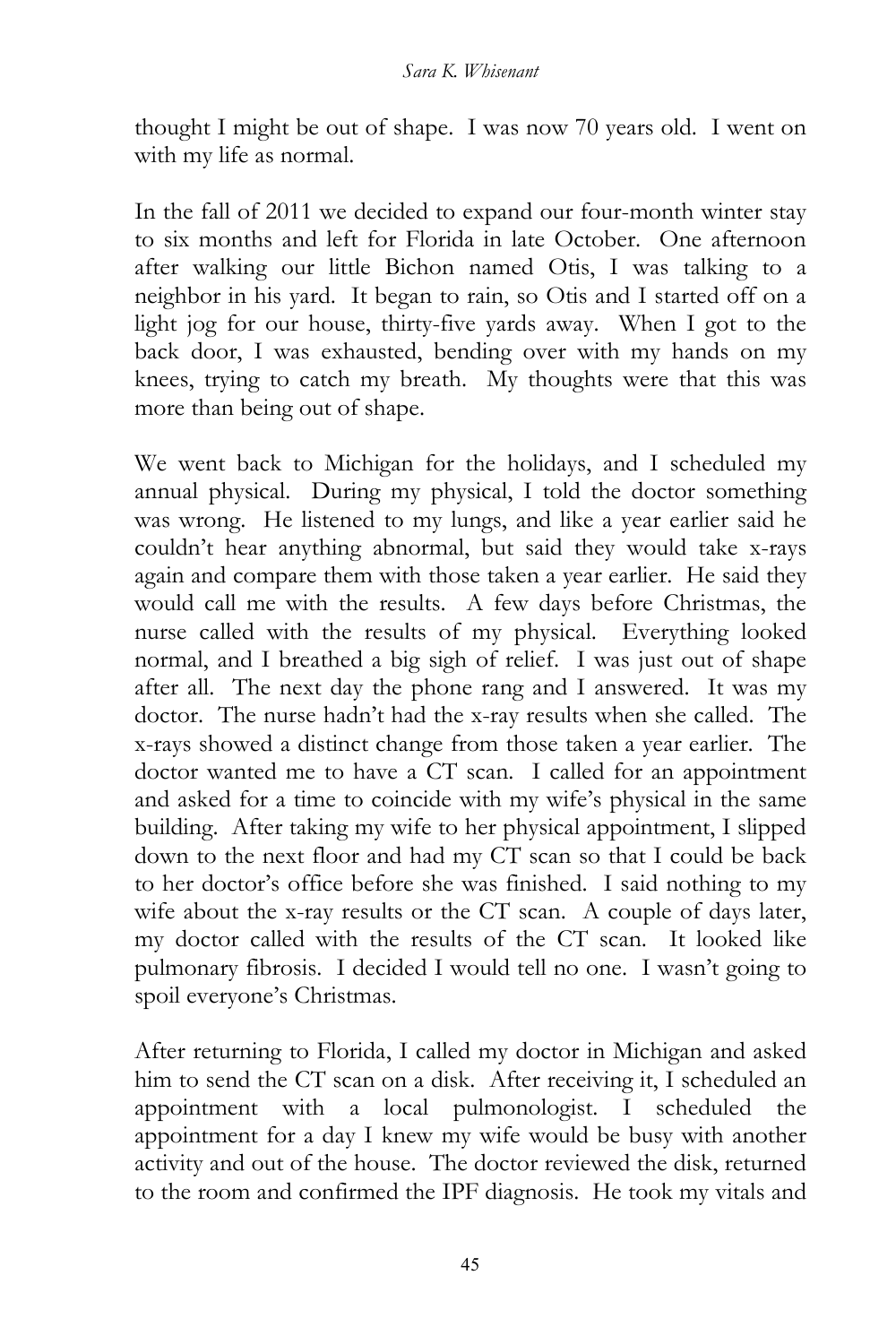oxygen levels. He said he wanted me to take a small machine home to test my oxygen levels while sleeping. I scheduled a follow-up appointment. It was early March.

I took the machine and put it under my car seat, trying to figure out how I was going to pull this off without letting my wife know. We went out for an early dinner that afternoon. When we got home, I was out of the car and in the house first. My wife came in the house carrying the machine. It had slid slightly out from under the seat. "What is this?" she asked. I looked at her and said, "We need to talk."

I used the machine that night, and dropped it off at the doctor's office the next day. When I went back for my next appointment, Judy was with me. She has not missed one of my appointments since that day. That appointment was not pleasant. To summarize, there is no cure for IPF. The doctor would not prescribe anything for the disease, but would prescribe medications for the side effects when they came. There was nothing else to be done. During the discussion, a lung transplant was casually mentioned, but he gave me no direction on how I might go about pursuing one. As we left the office, I told Judy not to worry. I wasn't going to give up that easy. When we were at the house that evening, I took on the unpleasant job of calling our four children back in Michigan to tell them of the situation. It was a difficult task.

In the six weeks remaining in Florida, I developed a plan of action. I would go back to Michigan and find a pulmonary doctor affiliated with the University of Michigan. At another hospital in the area I found a U-M graduate and made an appointment. On my first couple of visits, they took my vital signs, put me through a six-minute walk, and reviewed my medical records. After discussing my case with me, he said that I needed to go to U-M and that he would write a letter of recommendation and ask for an appointment.

In early June 2012 I met with Dr. M. at University of Michigan Health System. Dr. M. explained what I could expect from IPF and that everyone is different in how the disease progresses. Some have a slow decline, some a rapid decline, and some bounce up and down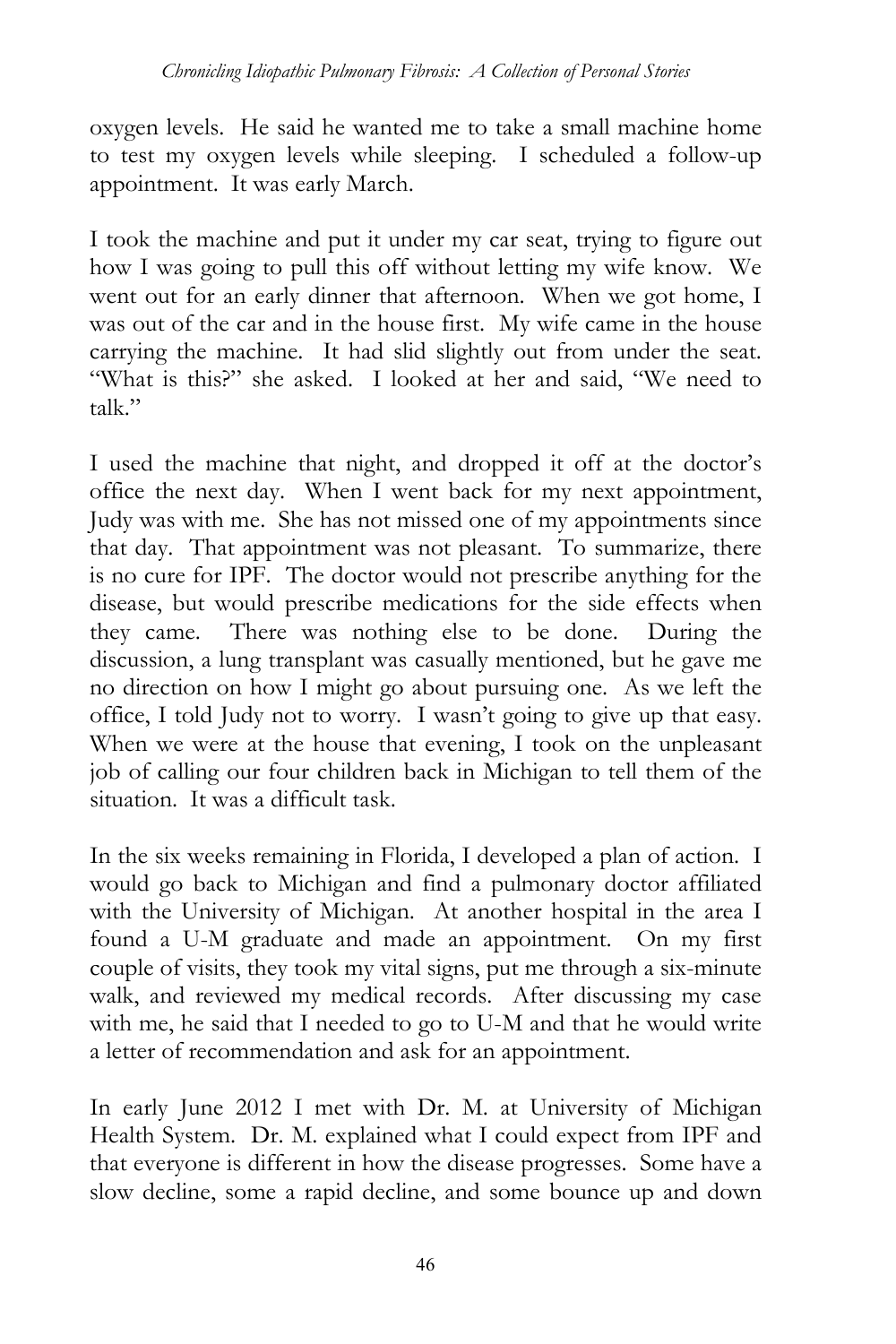with the progression. We discussed my options. One option was a clinical trial. He called in Deborah D. to discuss what was involved with clinical trials. She said they had just filled the last opening for a trial starting up shortly. Dr. M. said that before any decisions could be made, I should have a lung biopsy since the CT scan did not provide a definitive diagnosis, which the insurance would require before clearing me for any further treatments. I asked that they schedule a lung biopsy. I still was not on supplemental oxygen and felt very good with normal activity.

A couple of weeks later I had a lung biopsy at U-M. The resulting diagnosis confirmed IPF. I went back for a follow-up appointment with Dr. M. We had a discussion about my options. I asked about a transplant. Dr. M. stated that in Michigan the cutoff for lung transplants is sixty-five years of age, but he thought I was a good candidate for a transplant because I looked younger than my age and was in good physical shape except for my fibrosis. He said that if I wanted to pursue a lung transplant, he would send letters of recommendation to the two closest hospitals (one in Ohio and one in Pennsylvania) that accepted older patients. I asked him to contact one of the hospitals. It was late August 2012 when Dr. M. said he thought I should use supplementary oxygen with exertion so that reduced oxygen levels would not damage other organs. I went on two liters of oxygen, which I used when walking or exercising.

In the fall of 2012, I received notification that my appointments in Ohio would take place in late November. I had a chest x-ray, a CT scan, pulmonary function test with a six-minute walk, met with the social worker, and met Dr. M. for the first time. His first remarks were, "You don't need a lung transplant - you don't look 72. You look more like you're in your mid-sixties." He explained that it was too early for me to consider a transplant. I should go as long as possible on my existing lungs, and after taking all the necessary tests, they would monitor my progression. When the time was right they would place my name before the transplant committee to determine if I was a good candidate for a transplant.

He also suggested that I start pulmonary rehab, which was required of all patients being considered for a lung transplant in order to keep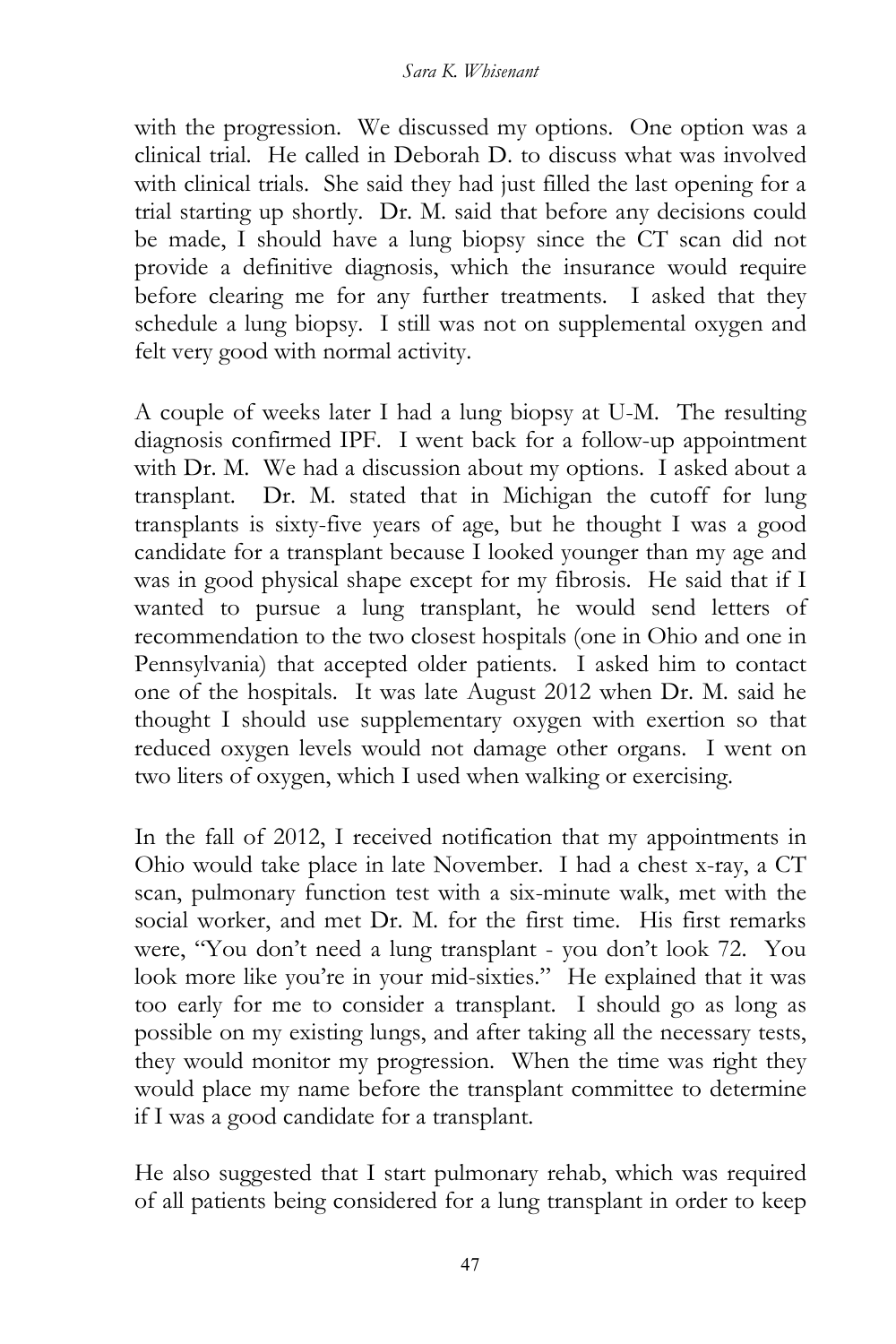them as strong as possible. He issued me a script for pulmonary rehabilitation, which I started back in Michigan.

In the ensuing months I returned to Ohio five times for appointments. Each visit, at a minimum, consisted of a pulmonary function test and six-minute walk, chest x-ray, and an office visit with Dr. M. to review my status based on the most recent tests. In addition, during those visits I had a bone density test, allergy tests, acid reflux tests and several other tests necessary for the doctors to deem me transplant worthy. I also had multiple visits with other doctors on staff who I learned later were on the transplant committee. I also met with the social worker, I think to determine if I had the family support necessary for a transplant patient.

In addition, during that year, I was assigned a pre-transplant coordinator. I would be remiss not to mention Nurse Kim who was my coordinator and who was on the receiving end of many phone calls I made to ask questions that came up. One call in particular played a critical role in my health.

Back in Michigan, I had a current dental exam and verification by my dentist that my teeth and gums were in good health. Both of these were necessary for the transplant.

I noticed one thing during my many meetings with all of the pulmonary doctors. They always asked if I was experiencing any pain, to which I always answered, "No." In early June I began experiencing a feeling of pressure in my chest, when I exerted myself, like climbing a flight of four or five stairs. I thought this must be the pain the doctors were talking about. The feeling persisted for a few weeks. In June of 2013 I decided to call Nurse Kim, my transplant coordinator. I explained the sensation I was having. She said the next time I had that feeling I should go to emergency and be checked out.

The next day we went to a high school graduation party at a friend's house. It was in the country and they drove across the grass to the back of the house to drop me off. By this time my supplemental oxygen usage had progressed to eight liters with exertion, and I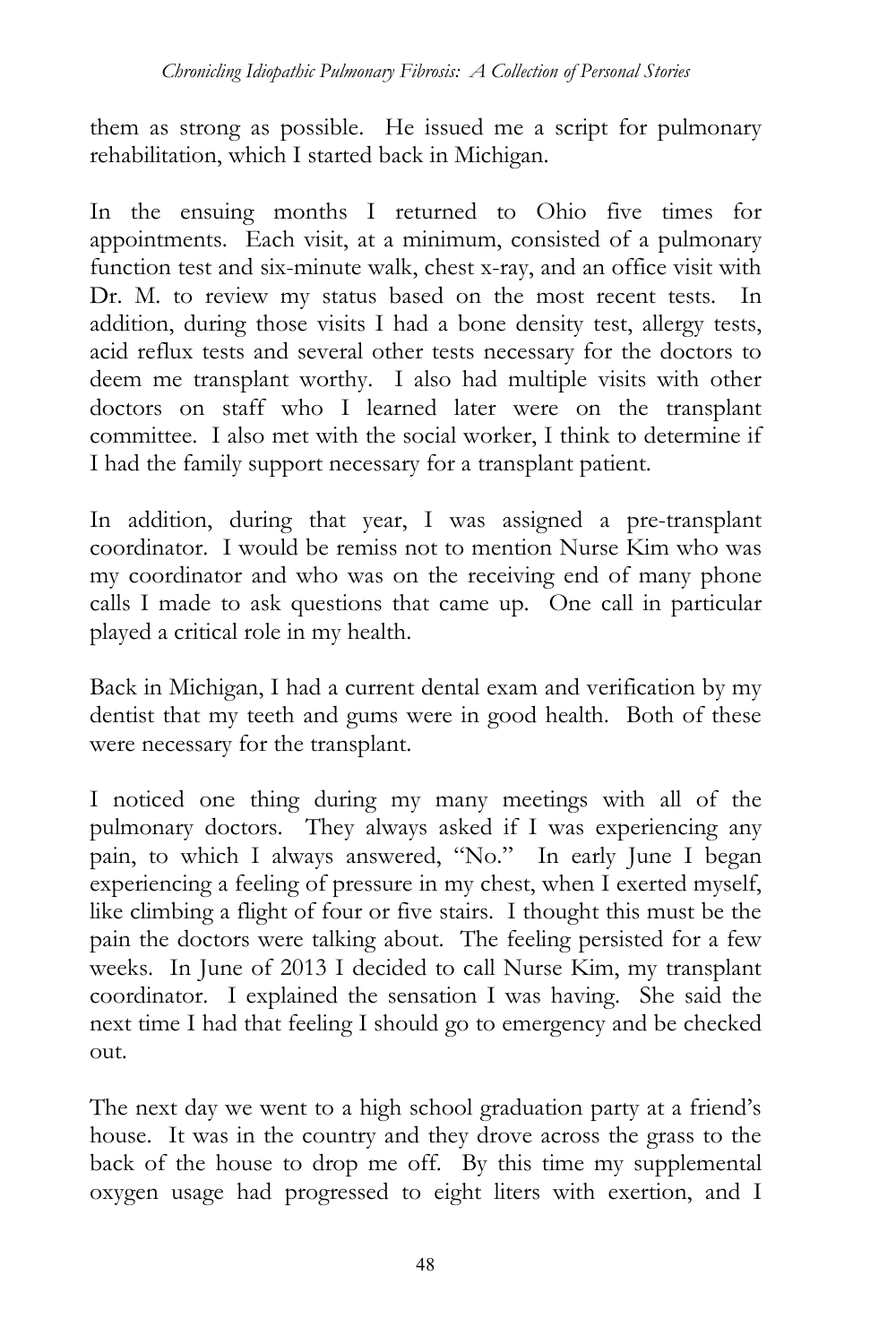wasn't moving quickly any longer. We stayed for three or four hours and then went back to our daughter and son-in-law's house, where we had stayed for several months. When climbing the five steps from the garage to the house, I felt the pressure in my chest. It wasn't severe, so I said I was going to lie on the bed and watch the Detroit Tiger's baseball game. While watching the game, I fell asleep.

A little over an hour later I woke up with that same feeling of pressure. This was the first time I had experienced this without exertion. I called my daughter, and told her, "I think I might be having a heart attack." I reached for a bottle of aspirin and took one. By this time I had been using an oxygen concentrator at home for a few months. I had used a number of different portable oxygen sources but was on liquid oxygen by this time. I asked for an oxygen tank and said, "Let's go to the hospital."

As soon as I arrived at the hospital, the emergency staff rushed me to a bed and began tests. Very quickly, they determined that I was having a heart attack. They took me in for a cardiac catheterization and determined that I had a blockage in the main artery right at the point it divides. I was told they call that location the widow maker and that 95% of patients who suffer a heart attack in that location don't make it to the hospital. This was on a Saturday night. They admitted me and attached an Impella assist device to my leg.

The next morning a surgeon came in and said they wanted to perform bypass surgery. I told him I had IPF and was trying to get on the transplant list at an Ohio medical center and they weren't doing anything until they cleared it with that group of doctors. Being a Sunday, the doctors weren't available, so he said they would wait until Monday morning,

On Monday morning, the surgeon returned and said that the transplant group in Ohio said "No" to the bypass surgery because I would probably be on a ventilator and they could not accept me for a transplant on a ventilator. A short time later a cardiac specialist came in and said they would like to insert drug-coated stents. My reply was for them to call Ohio for clearance. He returned a short time later and said Ohio's response was "No" to drug-coated stents. They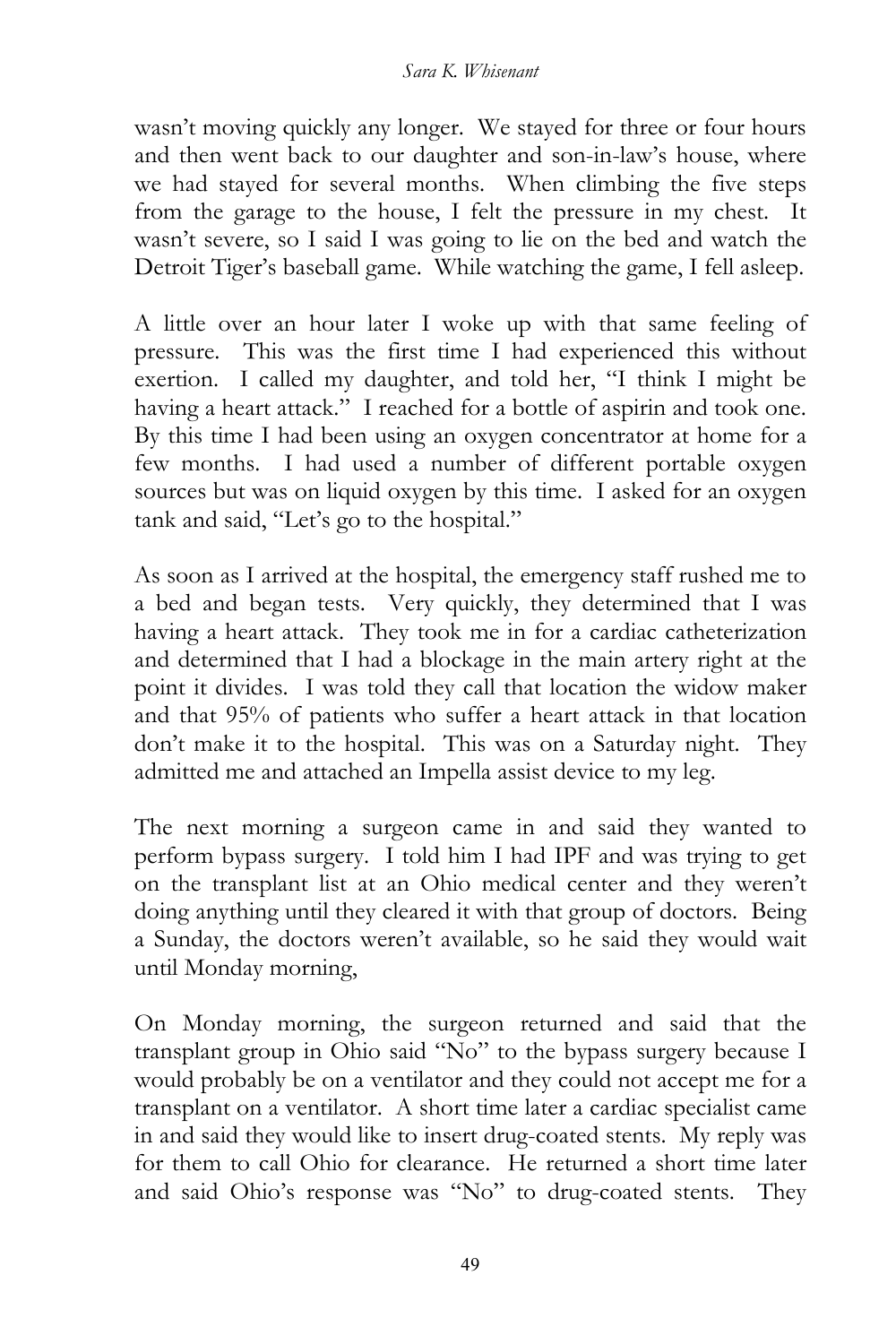insisted on bare metal stents. With drug-coated stents I would be on an anticoagulant drug for a year, but with bare metal stents I would be on the drug for only six months. The transplant group would want me to be off that kind of drug for at least a month before the surgery. I said, "Okay, we go with the bare metal." The procedure was scheduled for the next day.

There was a team of three cardiac doctors there to perform the procedure. In the prep room, with eleven family members present, one of the doctors came in to talk with us. He said that the location of the blockage would make it a very difficult procedure to place the stents and that my best option would be a bypass, or at a minimum drug-coated stents, if I insisted on stents.

I told him that I had confidence they could perform the procedure successfully, and that we were going with the bare metal stents. I was not going to do anything to jeopardize my chance to receive a lung transplant. My thinking was that without a transplant I probably didn't have more than six months remaining and I would take my chances with the stent procedure.

During the procedure a nurse walked by and asked my family what was going on in the catheterization lab. She had never seen three doctors sitting in on one procedure before. The doctors successfully inserted three stents. I left the hospital a week later with the declaration by the doctors that there was no damage to the heart.

My gratitude goes out to the group of doctors who performed the procedure that made it possible for me to continue my efforts to obtain a lung transplant. I should also mention how great the nursing staff was. I could not have been treated better.

I mentioned earlier that I started pulmonary rehab in early January, 2013. We were staying with my daughter in central Michigan and decided on rehab at a hospital in that area. When I started rehab, I was on two liters of oxygen while exercising.

By June I had completed phase one of pulmonary rehab and had progressed to phase two where I was exercising on my own in view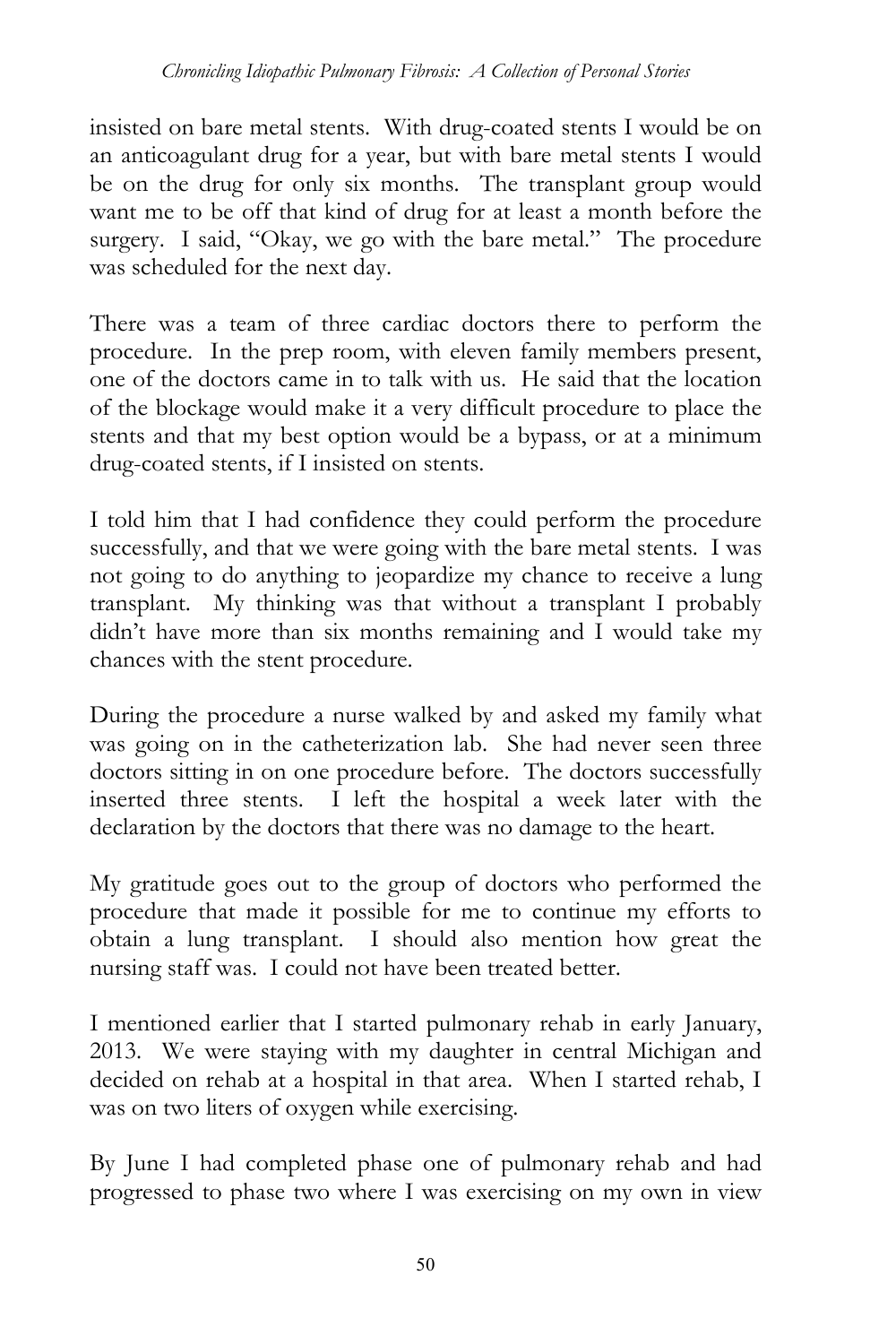of the staff. After my heart attack, I returned for phase one cardiac rehab and continued there until late August.

During the eight months of rehab, my oxygen requirements steadily increased, indicating the progression of my disease. By the end of August I was requiring two oxygen tanks during exercise. One was with a cannula set on ten, and one was with a non-rebreather mask set on fifteen. On twenty-five liters I could walk fairly briskly. On eight liters I had great difficulty. I was declining fast with the IPF.

I returned to Ohio in mid-September. After reviewing my tests, Dr. M. said he thought it was time to present my case to the transplant selection committee. I should return to Michigan and await word. We decided to move from our daughter Cathy's house to our other daughter, Carrie's, house in southeast Michigan because it would be forty miles closer to the Ohio hospital and within the travel time that they requested us to be. The move required that I change rehab locations. I scheduled an appointment at a location in southeast Michigan. A week or two later I went to the rehab center to review my case with them. My first rehab appointment was set for late September.

My wife and I went to the rehab appointment. We parked about one hundred feet from the entrance. I was using my liquid oxygen tank set on eight liters. I walked less than twenty feet and I had to stop. I couldn't make it to the door. The attendant came and got me with a wheel chair. I did the six-minute walk with no problem, again on two tanks of oxygen combined for twenty-five liters of oxygen. With enough supplemental oxygen I still felt fairly strong. With eight or ten liters - the most available to me at home - I had to move very slowly.

In early October, I received word from Ohio that I had been chosen as a candidate for a lung transplant. We were elated.

On October 28, 2013, around 1:30 p.m., I received a call from Ohio. They had a lung for me. It had been a little less than four weeks since I was placed on the list. I placed the call on speaker so Judy could also hear. The caller went on to say I had a decision to make.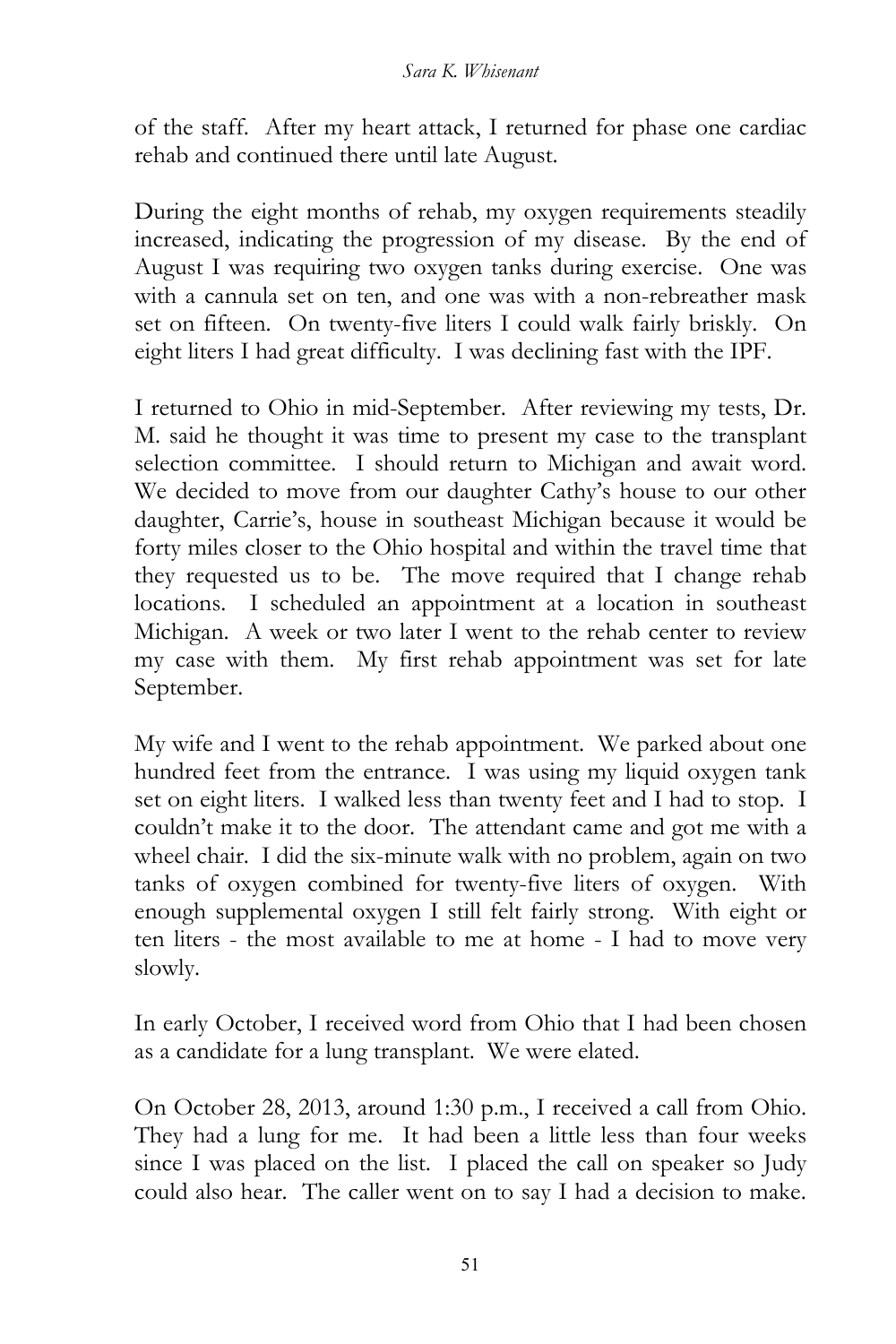The donor had been an intravenous drug user and had shared needles with other drug users. The lung had been checked and was in pristine condition. It checked out clean for HIV, but if the donor had shared a needle with someone HIV positive within two weeks prior the HIV would not show up on the tests. It was my decision to say yes or no. I would remain on the list if I said no to this lung. I looked at Judy and said to the caller, "I'll take it," and Judy nodded her agreement.

By this time, I was thinking I would soon be bedridden and didn't think I would last more than a couple of months without the transplant. I asked if I should leave for Ohio. The answer was to wait since the lung had to be flown in. When they were about four hours from being ready, he would call. I should be prepared to leave when he called back. We let all the kids know and they all came over to await word.

Around 7:00 p.m. they called back. There were severe thunderstorms where the lung was, and no flights were allowed to depart. We waited. Around 10:00 p.m. he called back. The plane was in the air and I should depart for Ohio. Eight of us climbed into two vehicles and headed south on I-75. We arrived at the surgical center a little after 1:00 a.m. They took me in immediately to prepare for the surgery. After I was prepped, my family came in one last time before the surgery. They wheeled me into the operating room, greeted me, and started the IVs. It was Tuesday, the  $29<sup>th</sup>$  of October.

The next thing I vaguely remember was waking up at 10:00 a.m. on Wednesday morning. I woke up in response to my wife, daughter, and a nurse calling my name. I don't think I was smiling, but I was having happy thoughts. I had successfully received a single right lung transplant and they told me everything had gone well.

I was heavily sedated for the pain. I was taking a long-lasting painkiller plus a six-hour painkiller which I could take as needed, plus a handy little button which would release a third medication when I pushed it, and I pushed it frequently. I later found out there was a limit to the frequency the button actually released medication. Nonetheless, that button and I became fast friends.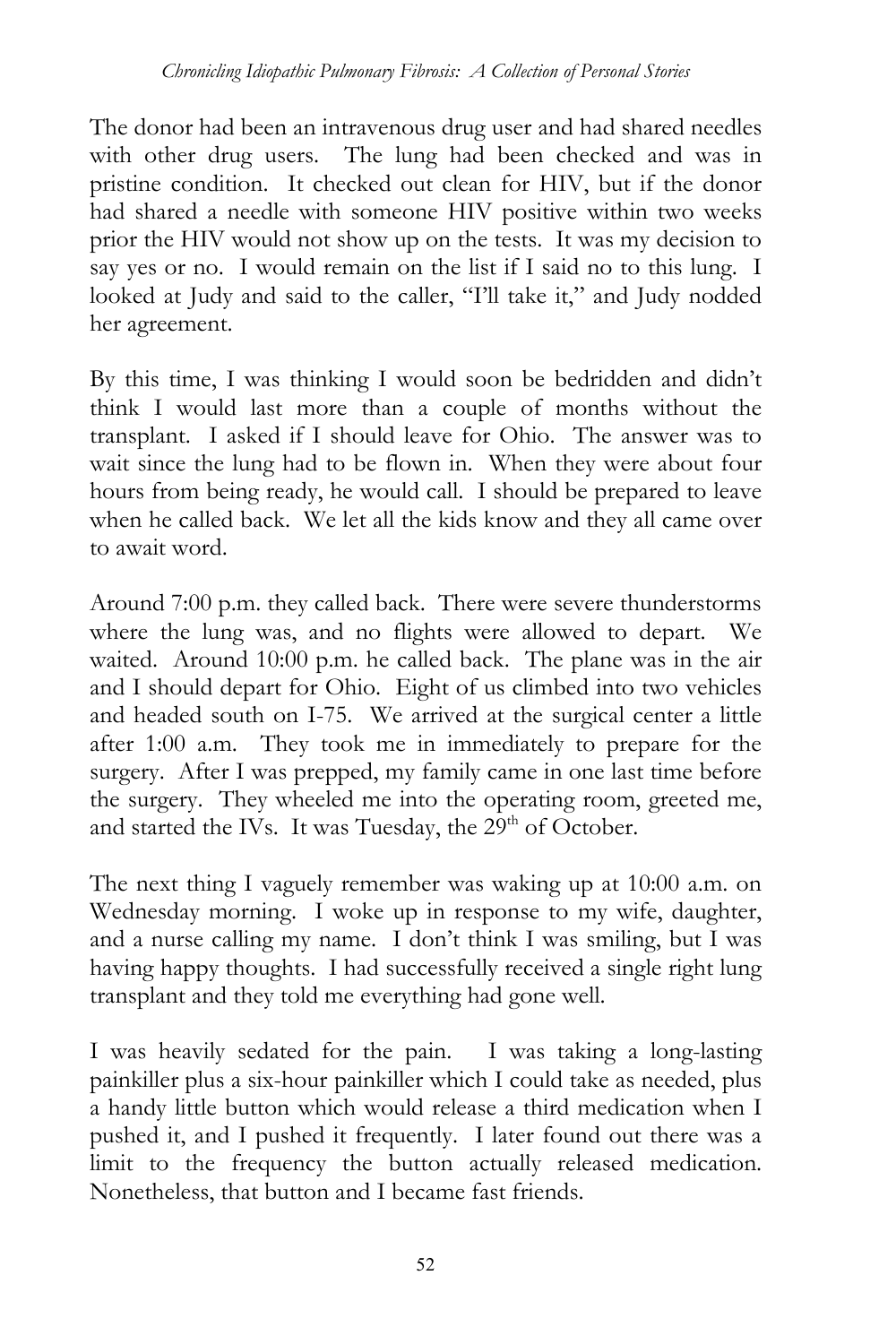The medications can have side effects, one being hallucinations. One day I saw small lizards crawling over the floor and bed. Fortunately, I told myself that I was having hallucinations and didn't panic. One night I woke up during the night and saw a nurse sorting meds. I went back to sleep. In the morning, when I woke up, I thought I was in a drug house and that it was about to be raided by the police. I didn't see anyone around and was convinced they had all deserted me ahead of the raid. In addition, there was a small bathroom across from my bed. I could see an ambulance parked in the bathroom. I was close to trying to get out of the bed when my nurse came in and I came back to my senses. I didn't say anything.

I later told my family of those two incidents, and still get an occasional kidding over it. I was in transplant ICU for seven days and in the step-down unit three additional days. I have several ICU staff to thank for the great treatment while I was there, but because of the heavy medications, I guess, I can only remember the name of Tom, my day nurse on most days. At least, I hope that was his name. I keep intending to stop back in to thank them personally, but have not been able to accomplish it yet, but it's still on my to-do list.

I was in the step-down unit for three days before my release. Before my release I attended training sessions introducing me to my medications and telling me of my restrictions. I was also told to get on my feet and walk as much as I could. After my limited activity during the last month prior to my transplant, plus the eight days in bed, walking was a challenge. It was like my brain couldn't communicate with my feet and legs. I felt like a wounded duck. My legs weren't coordinated and my feet flopped. I improved and grew strong enough to walk with a walker, but best of all, no supplemental oxygen. After a few days, I discarded the walker.

With regard to my lifestyle restrictions, which are necessary because of my suppressed immune system, I should avoid crowds and wear a mask as needed. There are restrictions on the amount of tomatoes and bananas I can eat because they are high in potassium. No eating of grapefruit or pomegranates or their juices because they reduce the effectiveness of my meds. I can have only a limited intake of eggs, and they need to be pasteurized eggs. I can go fishing, but cannot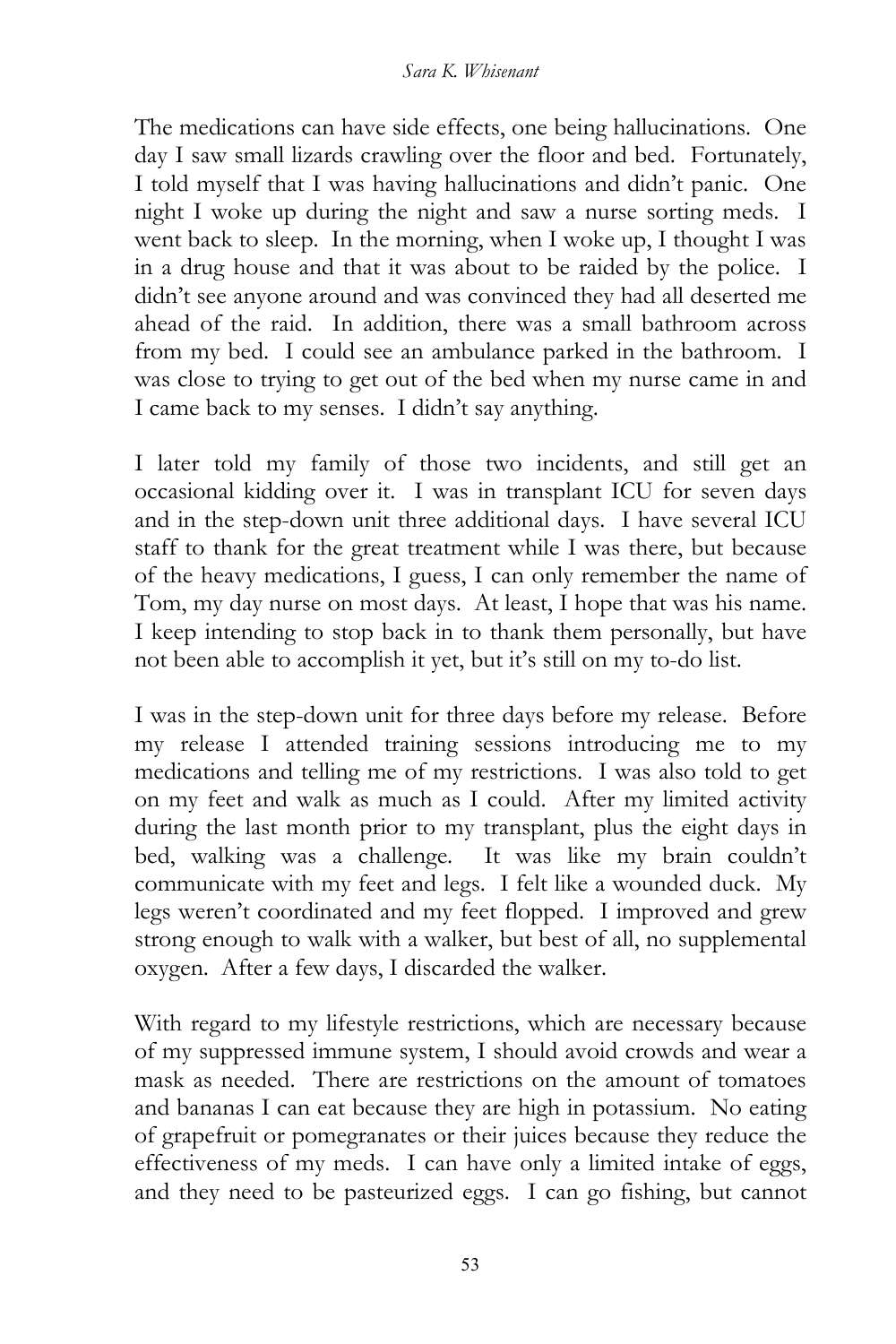handle the bait or the fish. I can no longer mow or trim grass or do gardening and I should avoid watering or handling indoor plants. I could golf after a restricted time, but should avoid early morning rounds when the greens are mowed and when mold and mildew counts are high. I can walk Otis, but I am forbidden to pick up his poop with the plastic bag as before. No eating is allowed at buffets, and at family gatherings I must be the first to fill my plate.

I won't go into detail on the many medications. At first I had around twenty pills for breakfast, three more at noon, three at 6:00 p.m., and around nine more at 8:00 p.m. In addition, I took 10 ml. of a liquid antifungal medication along with four to six ounces of cola, which increases its effectiveness. Now, fifteen months after my transplant, some meds have been eliminated and others have had dosages reduced. I now take twelve to fourteen pills at 8:00 a.m., depending on the day of the week. I have five more at noon. (I've added two fiber tablets with doctor's approval.) I take three at 6:00 p.m., and six more at 8:00 p.m. I continue to take the liquid medication and cola at 10:00 p.m.

Some meds suppress my immune system, some fight infection and others are antifungal. A number are supplements, which fight the side effects of the other drugs. At first the sorting and filling of my weekly medications seemed overwhelming. But I quickly decided I had to develop a systematic approach that was less stressful. I took the list of meds and numbered them one through twenty-five. I then took the medication list and applied the corresponding number to the lid of each medication. I line up the bottles numerically and follow the list, applying the number of pills of each medication to the corresponding time and day of the week. Now on my medication fill-up day, I go to a quiet spot, discouraging any disruption. As I fill each medication slot, I take note of the medications that need to be refilled before my next fill-up day and contact the pharmacy for refills as needed. There might be better ways, but this is what works for me.

While the medications do their jobs as intended, they are not without side effects. At first, my blood sugar was above 300 and I was giving myself four shots of insulin daily. Now, I can control the blood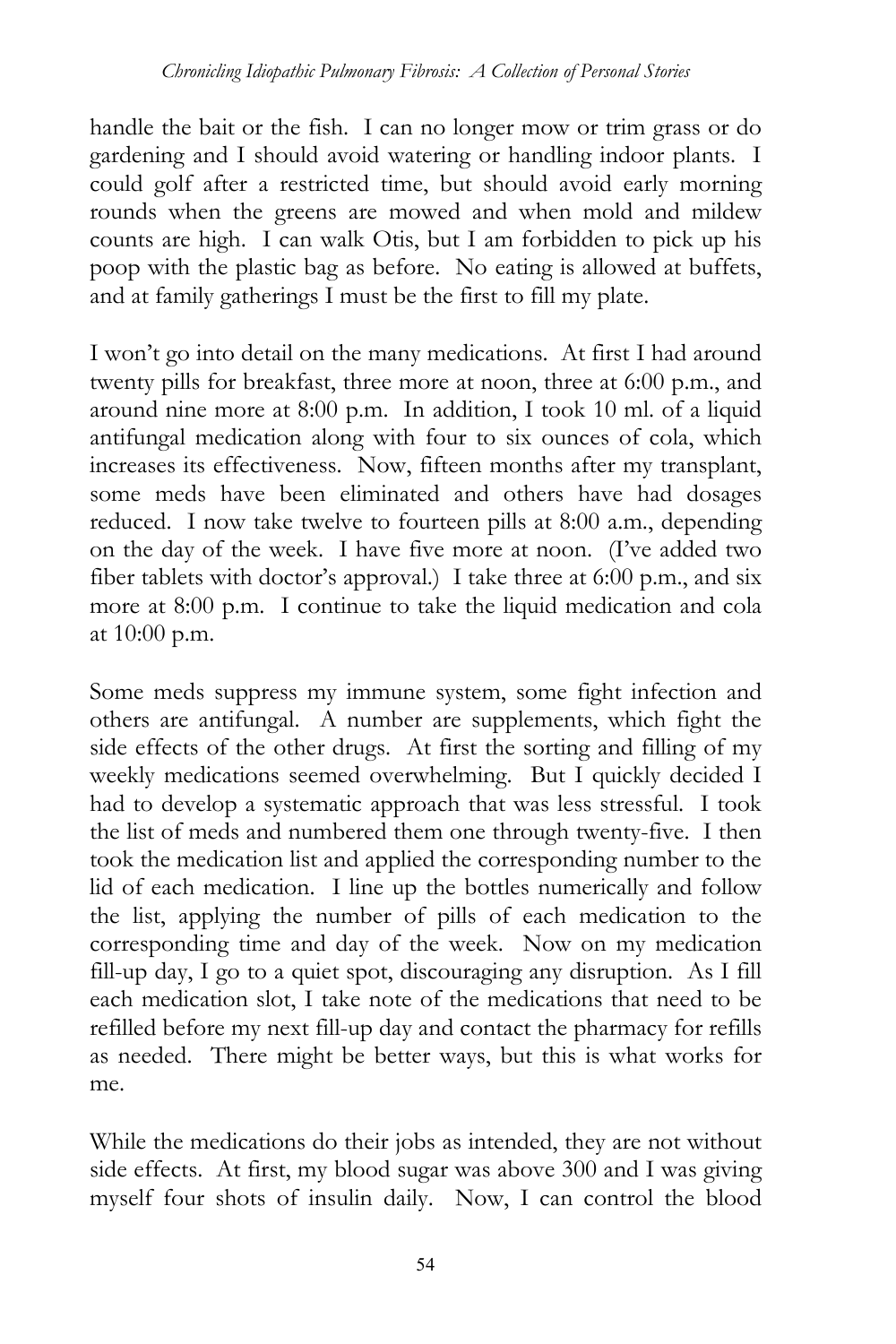sugar fairly well with diet and exercise, and take insulin only two or three times per week. Tremors were fairly severe at the beginning. They are better now, but still exist, some days worse than others. I take blood pressure meds.

At times when standing up and walking I experience weakness and a rubbery feeling in my legs caused by the flow of blood pressure from my legs to my head. Again, this has gotten better over time. I tell you this because I don't want to leave the impression that everything runs smoothly all the time, but knowing what I know now, I would absolutely follow the same path to my lung transplant.

Dr. M. told me to be prepared to stay at one of the hotels near the campus for twelve weeks after my transplant. I went back for regular blood work, chest x-rays, and checkups. My recovery went extremely well. My wife and I were both elated and apprehensive when told at six weeks that I could return home to Michigan. I was told to resume pulmonary rehab and that I would have a five-pound weight restriction for six months after surgery. I was reminded of my activity limitations. I was also not to take any medications or supplements other than those on my prescription list and if another doctor prescribed anything I was to first get approval from the transplant doctors. I am to get an annual flu shot, but have been instructed not to take any vaccinations with a live virus. I would be returning to Ohio every three months for a chest x-ray, pulmonary function tests, and a bronchoscopy. Other tests would be performed as necessary.

I was issued a twelve-month prescription for blood work and several mailing boxes with blood vials and prepaid UPS packaging labels. I was to have my blood drawn every second Monday and was to mail the boxes along with the vials back to Ohio for analysis. I was told by Dr. M. to consider myself on a leash with him on the other end. If I received a tug on the leash, I was to return to Ohio immediately.

Fortunately, it was never necessary for him to pull on the leash, and other than my scheduled three-month appointments, I didn't return for lung transplant reasons. I did return for a dermatologist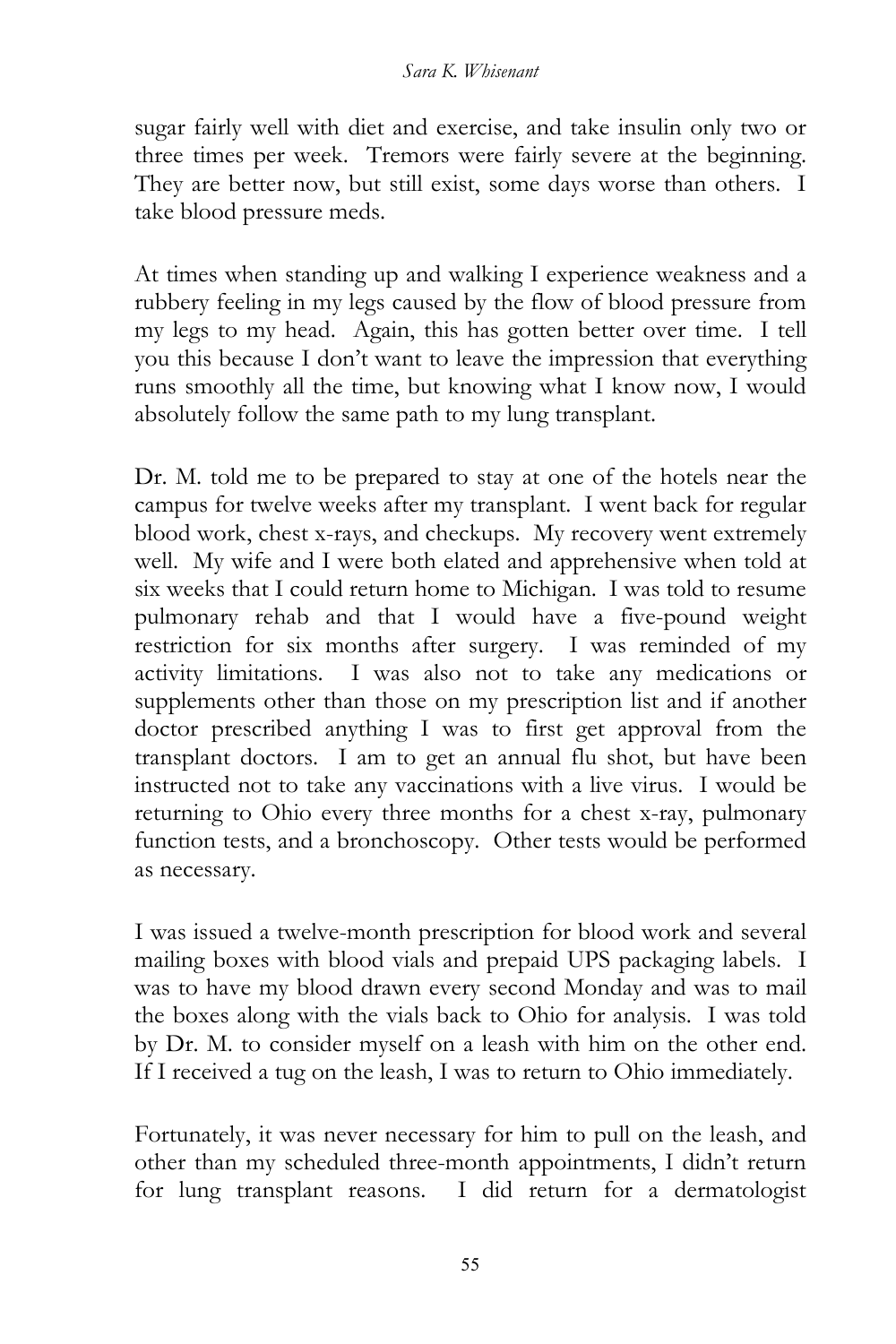appointment and for a couple of Mohs surgeries for skin cancers. Now, after a year, the three-month appointments are starting to be extended, eventually stretching out to annual appointments.

I was also told I should avoid direct sunlight, plus I should wear sunscreen and a broad-brimmed hat. I was informed that the immune suppressant drugs make me 60% more susceptible to skin cancer, and that 12% of transplant patients die from skin cancer. I am to see my dermatologist every six months. Each day, I had to take my blood sugar four times, my blood pressure twice, my temperature once, a breathing test twice, and record the results. The results are monitored on my visits to Ohio, and I was told to call my coordinator if there is a change in day-to-day test results. I still take the various tests, but after a year the frequency has been reduced.

I returned to Michigan and we were invited to stay at my daughter's house because of its proximity to pulmonary rehab. It was early December, 2013. I was 73 years old.

I contacted pulmonary rehab and was scheduled to begin my rehab in early January. I returned to rehab as scheduled, took a six-minute walk, and began my therapy under the supervision of a pulmonary therapist. I did so without the assistance of supplemental oxygen, which I had been off of since the eighth day after my transplant. What a feeling of freedom after dragging around the oxygen tanks and hoses for fourteen months!

I continued my rehab until late April, which was close to the sixmonth anniversary of my transplant. After returning to Ohio for my six-month appointment and obtaining their approval, I joined a local fitness club, chosen because they had multiple locations near wherever I might be staying.

By six months after surgery, counting the fourteen months on oxygen, it had been twenty months since I had done any strenuous activity other than my rehab. I felt good, but my upper body had atrophied to the point I hardly had any muscle remaining. I was determined to correct that. Since joining the club, I've been working out on a regular basis. My strength and stamina have slowly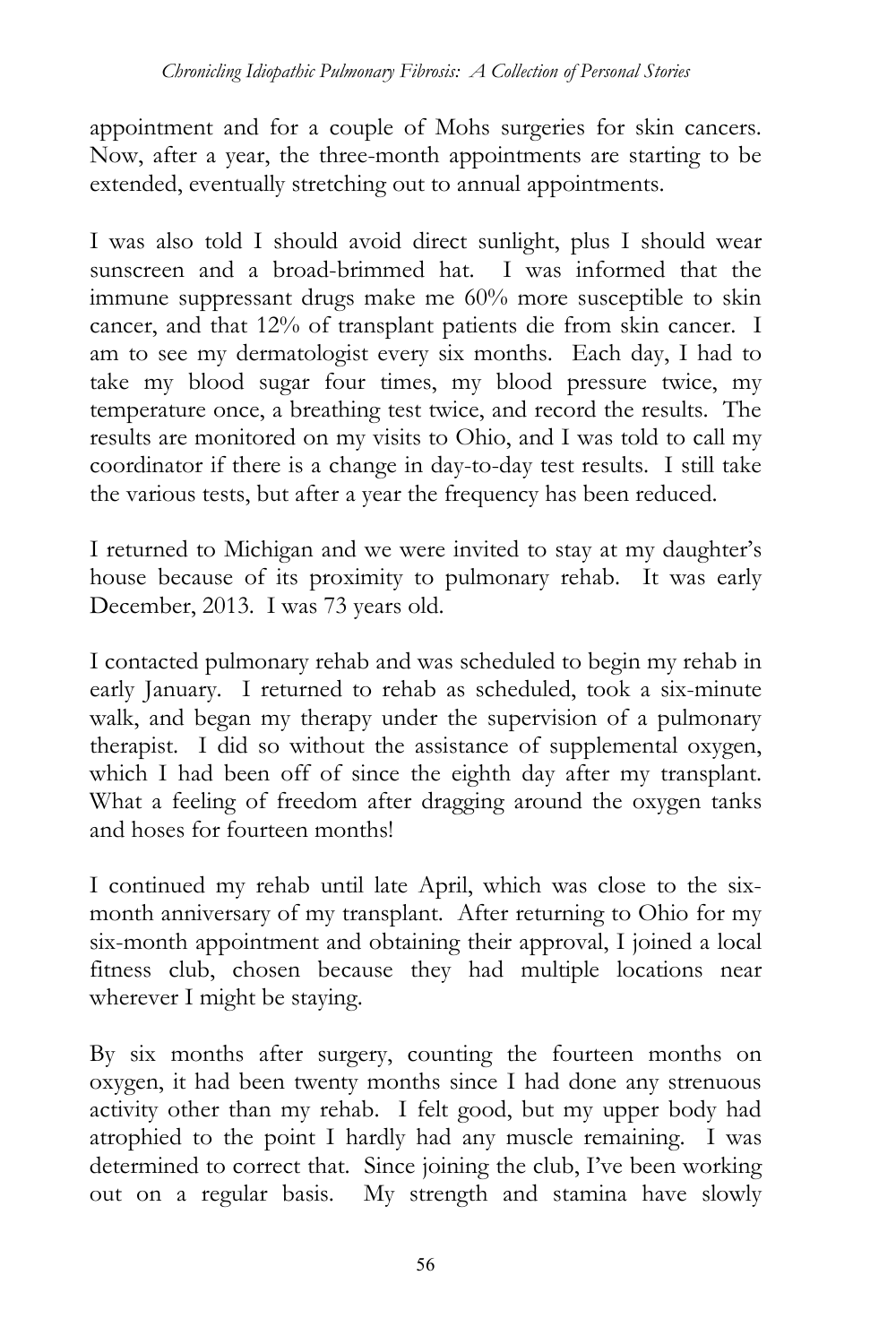improved. I won't be running any marathons, but I feel healthy and comfortable performing daily activities, except those prohibited by my doctors, of course. I have been fortunate that Judy and my family have willingly chipped in to complete those activities forbidden for me.

We spent most of this past summer at our home on Lake Missaukee for the first time in three years. I had my appointments in Ohio on January 6, 2015, then left for Florida with plans to stay until late April. My labs have been extended from every two weeks to four weeks. Life is returning to normal. I talk to my post-transplant coordinator a few days after my lab work to discuss the results, and any time I have a question or brilliant idea. I get replies ranging from okay to absolutely not.

I've been fortunate that I haven't experienced any rejection or infection since my transplant, something I was told occurs with 95% of transplant patients in the first year. I have been admitted three times to hospitals since my transplant. Once, three days after my release when I awoke with breathing difficulties. It turned out to be a mucus plug, which was removed while they performed a bronchoscopy. Once when I started to bleed in my new lung five days after a bronchoscopy, and once when I threw up and had a slight fever after waking up one morning. Each time I was released the next day after observation. Fevers are considered a sign of infection and are taken very seriously.

I attended a session with other patients, before being released after my transplant. The doctor explained immune suppression in the following way. He said to picture our new lungs as being tucked away in a small corner. The medications have put the immune system to sleep, and the goal is to keep it asleep. If we catch something or get a fever, the immune system will wake up to take care of the problem. Once awake, it will begin scanning the entire body, and will find the new lung, view it as a foreign object, and attack it.

It happens to most patients at some point, and I was told not to panic, that they could take care of it when it happens. I talked to one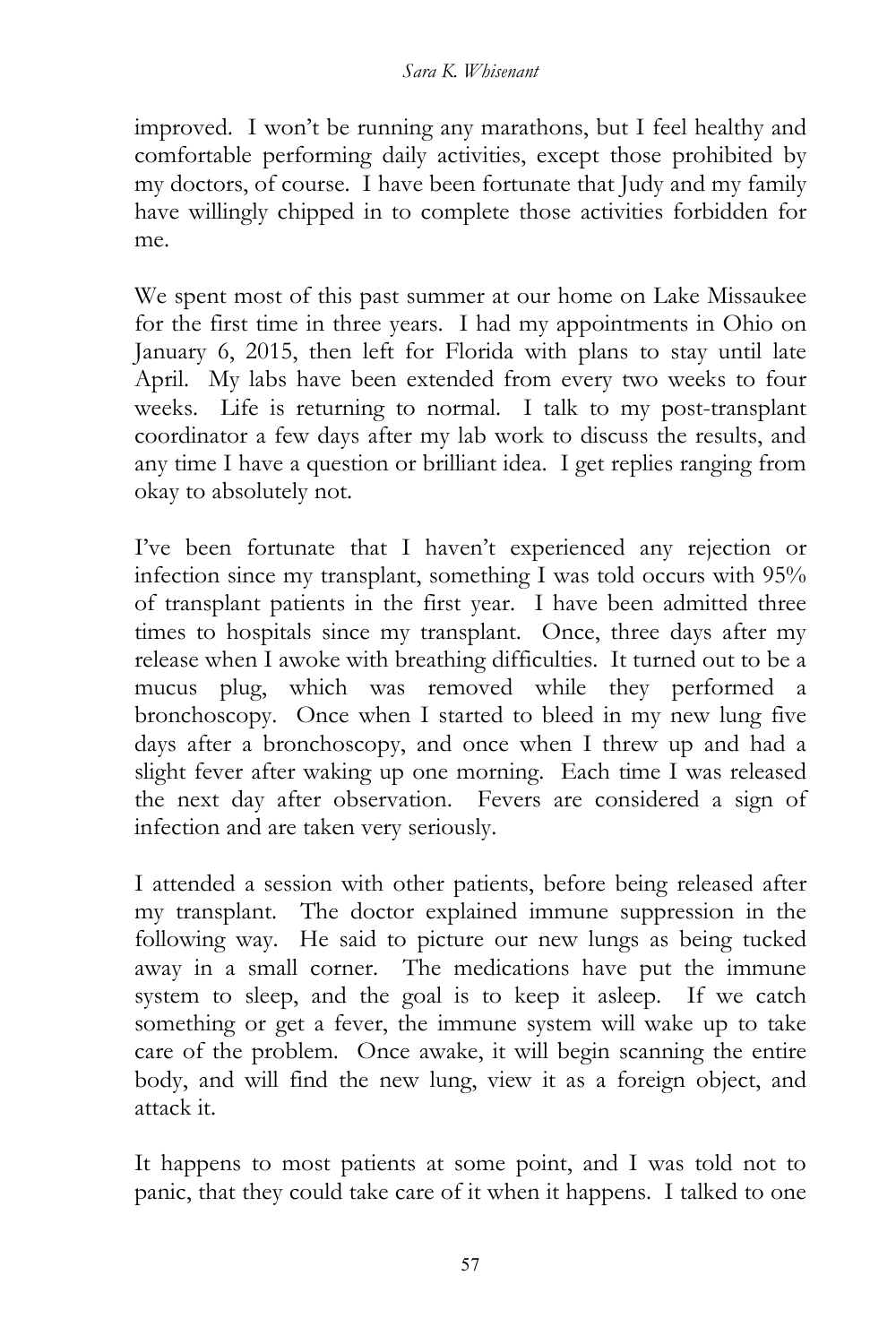patient who had returned to Cleveland for rejection. He was three years post-transplant. He had not experienced any issues, but the rejection was picked up in analyzing his monthly blood work. So, the lab work is important in maintaining our new lungs.

I am now 74 years old. I am told that 50% of lung transplant patients make it five years, but I have met patients who are going strong twenty years after transplant. I feel confident of a long and healthy future.

I've tried to give an honest portrayal of my experiences and should point out that every transplant patient is different and may have experiences different than mine. I view my transplant as a miracle, but it has required some lifestyle changes and regimentation in our daily life.

I have so many to thank for this gift I have received. I tried to include as many as possible and apologize to those I have omitted. I obviously have great respect for the medical professionals at the Ohio hospital, but need to also acknowledge those at the Michigan hospital that performed my stent procedure, and Drs. M. and D. at U-M for their roles in guiding me to the Ohio hospital where I received my lung transplant.

I give my love and gratitude to my wife Judy, and to our children; Cathy, Carrie, Michael, and Gregory; and to their spouses for their patience and support, and to my grandchildren who all contributed to making this possible.

Most of all I would like to offer my condolences and best wishes to the family of the unknown individual whose lung now keeps me alive. Without your approval to donate your loved one's organs, none of this would have been possible. Thank you so very much for making your decision, which I know must have been difficult. I offer a short prayer every day, giving thanks for this blessing I've received and for your loved one. I'm going to supply a copy of this writing to the staff and ask that they forward it to you. God bless you.